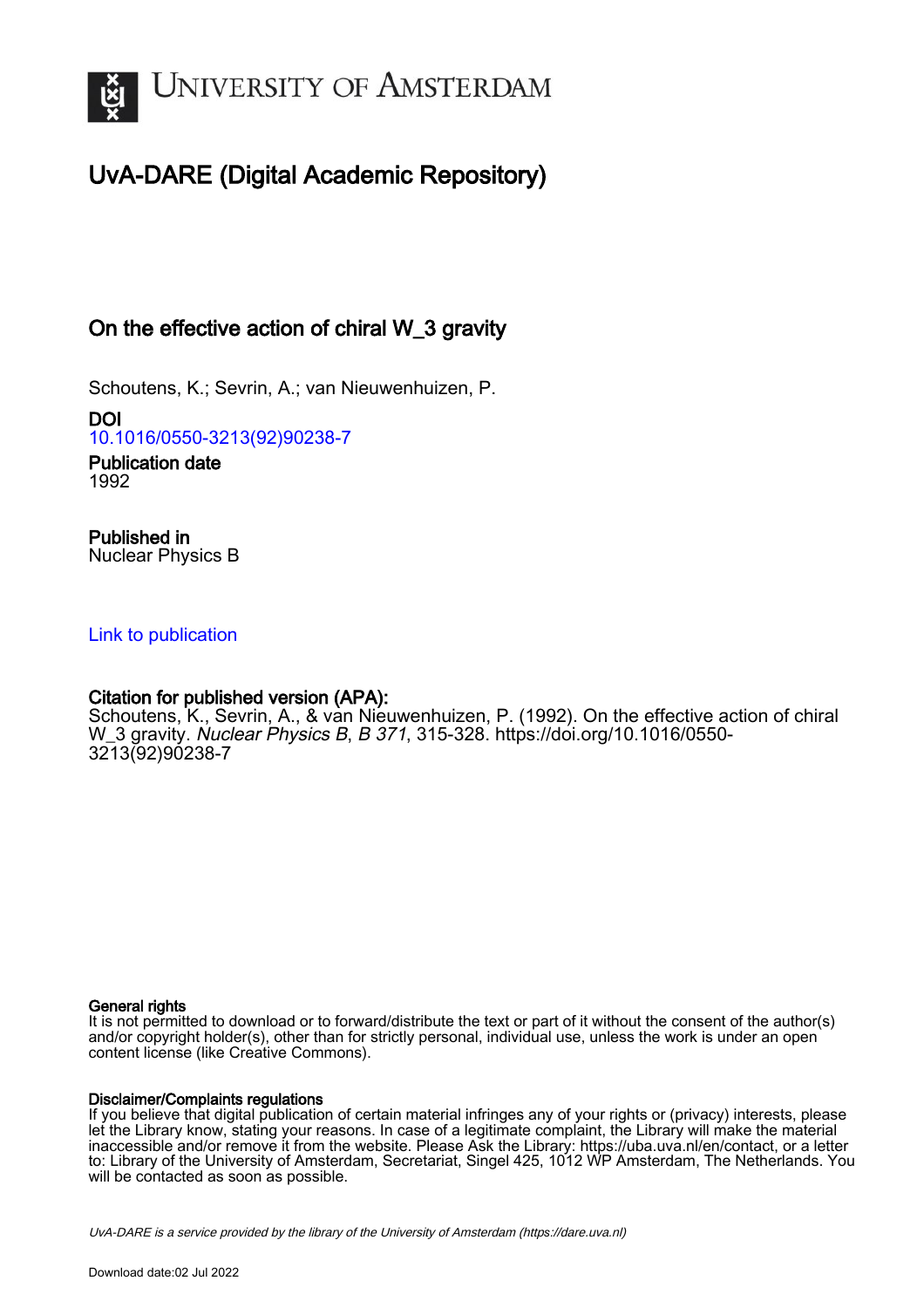Nuclear Physics B 371(1992) 315-328 North-Holland

### On the effective action of chiral  $W_3$  gravity  $*$

K. Schoutens, A. Sevrin \*\* and P. van Nieuwenhuizen

*Institute for Theoretical Physics, State University of New York at Stony Brook, Stony Brook, NY 11794-3840, USA* 

> Received 20 August 1991 Accepted for publication 23 September 1991

We perform a perturbative analysis of the effective action, as defined in the paper, of quantum chiral W<sub>3</sub> gravity. The results are given as a  $1/c$  expansion, where c is the central charge of the matter system that drives the  $W_3$  gravity dynamics. Certain nonlocalities in the Ward identities for the induced action, which we found previously, are cancelled by l-loop contrite dons from propagating spin-2 and spin-3 gauge fields. On the basis of these results, we propose an exact all-order result for the effective action.

Theories of (quantum)  $D = 2$  W-gravity are believed to be integrable in the same sense in which  $D = 2$  Wess-Zumino-Witten (WZW) models and  $D = 2$ gravity can be viewed as integrable theories [ll. One would therefore expect that it should be possible to obtain exact, all-order results for some of the quantities of interest in these quantum field theories. One such quantity is the effective action, which is related to the generating functional of connected Green functions of the quantum gauge fields by a Legendre transformation. Indeed, both for WZW models and pure gravity the effective action is explicitly known [l].

The defining current algebra of a theory of W-gravity with a finite number of higher spins present is non-linear. Due to this, the issue of integrability becomes much more subtle. This became apparent from the results obtained in ref. [2] for the *induced* action of  $W_3$  gravity. As defined below, the induced action is an intermediate result of the fully quantized theory. It takes full account of the quantum matter fields, but it treats the  $W_3$  gauge fields as classical external sources. This induced action is controlled by a Ward Identity (WI), which takes the form of an anomalous conservation law for the quantum effective currents  $T_{\rm eff}$  and  $W_{\text{eff}}$ . In WZW models and in pure gravity, the corresponding WIs are local linear differential equations which can be solved explicitly. In the  $c \to \pm \infty$  limit of W<sub>3</sub> gravity the WIs are local, albeit non-linear differential equations, which can again

<sup>\*</sup> Work supported in part by NSF grant PHYS 89-08495

<sup>\* \*</sup> Address after September 1, 1991: Physics Dept., U.C. Berkeley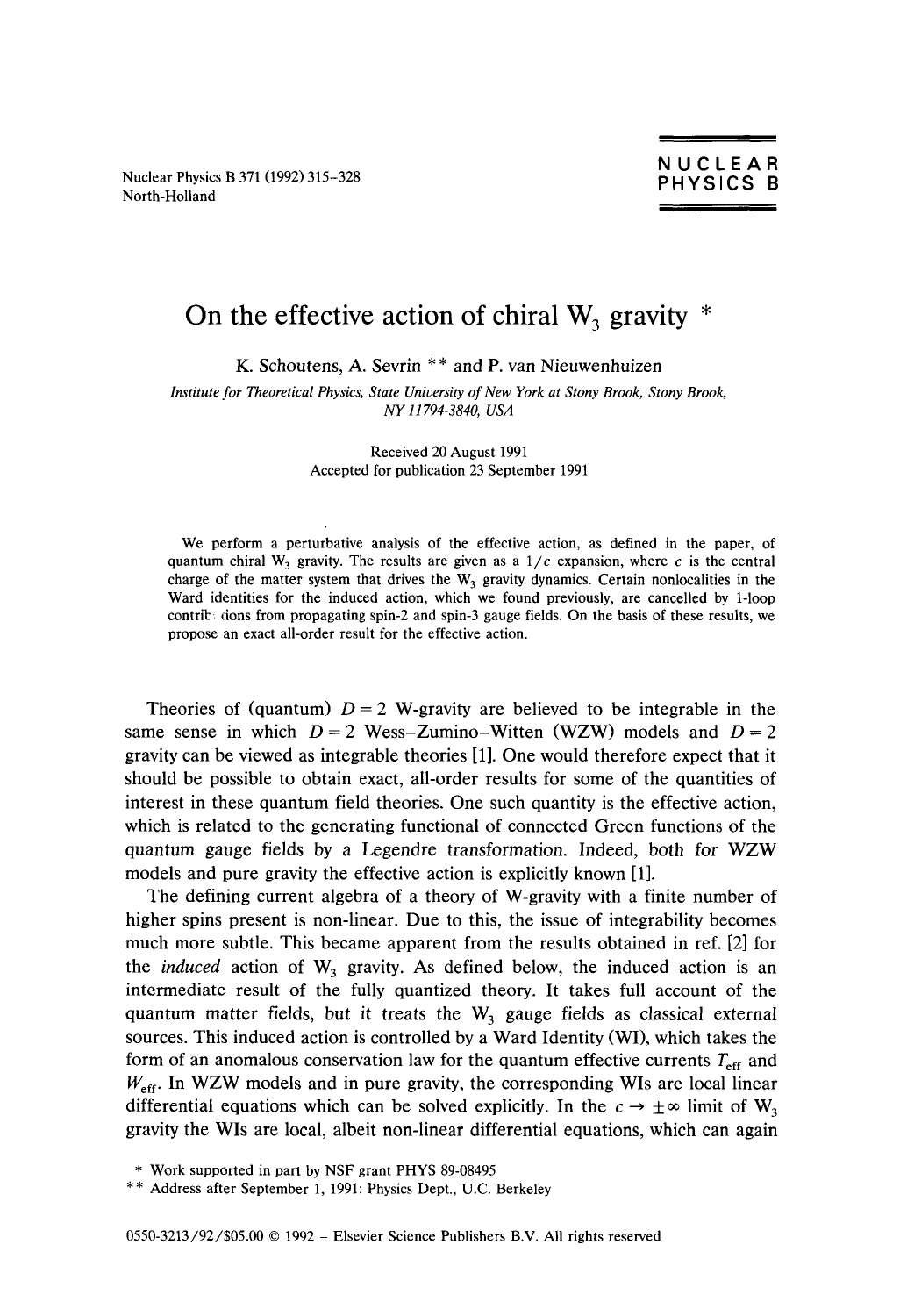be solved explicitly by constraining an  $SI(3, \mathbb{R})$  gauge theory, see ref. [3]. However, as was shown in ref. [2], the locality of the  $W_3$  WIs for the induced action is spoiled by certain order- $1/c$  corrections to the  $c \rightarrow \pm \infty$  results. (The simplest non-localities arise at the level of four external spin-3 fields, and correspond to 3-loop Feynman diagrams if one represents the  $W_3$  currents *T* and *W* in terms of scalar matter fields.) Thus it seems that in  $W_3$  gravity, contrary to WZW models and  $D = 2$  pure gravity, the induced action cannot be determined explicitly. The WI for the induced action of w<sub>x</sub> gravity [4], which is related to the quantum algebra  $W_{\infty}$ , is local and linear and does not show the complications one finds for  $W_N$  with finite *N.*

In this paper we will argue that the obstruction for finding an exact result for the *induced* action for  $W_3$  gravity is automatically resolved if one considers the full *effective* action of the theory! In particular, we will show that the non-localities found in the original WIs for the induced action do not carry over to the WIs for the effective action since they are precisely cancelled by  $1/c$  corrections coming from the quantization of the  $W_3$  gauge fields. Moreover, we find evidence that these local WIs for the effective action at finite *c* are related to the local WIs for the induced action action at  $c \to \pm \infty$  by a finite renormalization of some constants, which are the level  $k = c/24 + ...$  and Z-factors for the W<sub>3</sub> source fields. As was mentioned above and explicitly worked out in [3], the latter WIs can be solved explicitly.

We now turn to a derivation of these results. Our starting point are (abstract) conserved currents *T* and *W*, satisfying  $\overline{\partial}T = \overline{\partial}W = 0$ , which obey the Operator Product Expansions (OPEs) of the quantum W<sub>3</sub> algebra [5]

$$
T(z)T(w) = \frac{c/2}{(z-w)^4} + \frac{2T(w)}{(z-w)^2} + \frac{\partial T(w)}{(z-w)} + \dots,
$$
  
\n
$$
T(z)W(w) = \frac{3W(w)}{(z-w)^2} + \frac{\partial W(w)}{(z-w)} + \dots,
$$
  
\n
$$
W(z)W(w) = \frac{c/3}{(z-w)^6} + \frac{2T(w)}{(z-w)^4} + \frac{\partial T(w)}{(z-w)^3}
$$
  
\n
$$
+ \frac{1}{(z-w)^2} [2\beta A(w) + \frac{3}{10}\partial^2 T(w)]
$$
  
\n
$$
+ \frac{1}{(z-w)} [\beta \partial A(w) + \frac{1}{15}\partial^3 T(w)] + \dots,
$$
  
\n(1)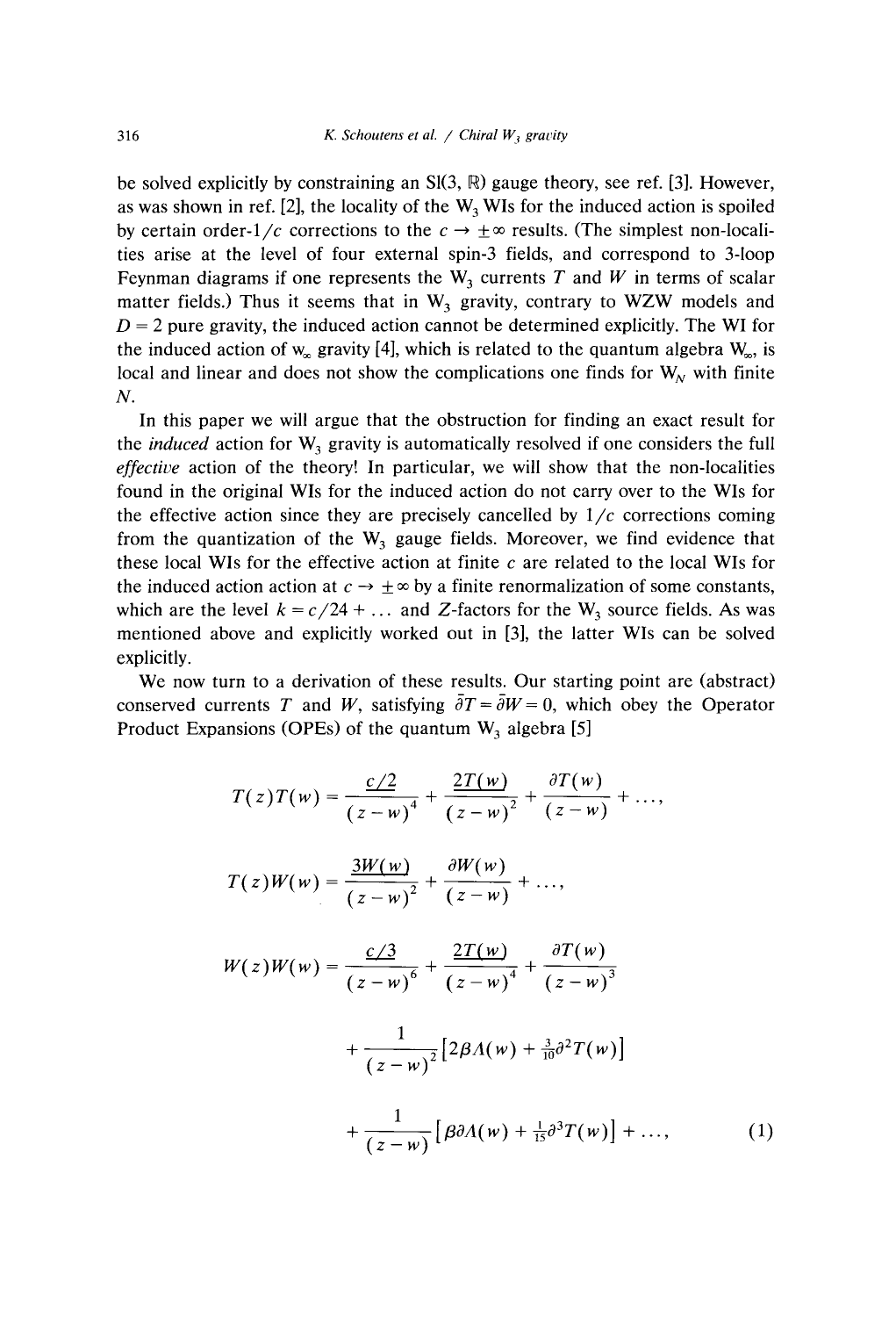where  $\beta = 16/(22 + 5c)$  and  $A(w)$  is given by

$$
\Lambda(w) = (TT)(w) - \frac{3}{10}\partial^2 T(w). \tag{2}
$$

The central charge *c* is left as a free parameter.

Concrete realizations of such currents are provided by conformal matter systems  $\frac{1}{4}$ , with action functional S[ $\frac{1}{4}$ ], which possess exact W  $\frac{3}{3}$  symmetry at the quantum level. A simple example is a theory of two real scalar fields [6], with central charge  $c = 2$ . By including a background charge in this theory, one can obtain general values of *c.*

We now proceed and use these  $W_3$  conformal field theories to define induced  $W_3$  gravity. We will work in the chiral gauge, where the only  $W_3$  gauge fields are  $h = h_{++}$  and  $b = b_{+++}$ , which can be viewed as two lightcone components of covariant spin-2 and spin-3 vielbein fields  $e^{\pm}_{\mu}$  and  $b^{\pm}_{\mu}$  [7]. We work in euclidean space with coordinates z,  $\bar{z}$ . The induced action  $\Gamma_{ind}$  [h, b] is defined by the following path-integral

$$
\exp(\Gamma_{\text{ind}}[h, b]) = \int \mathscr{D}\phi \, \exp\left(S[\phi] - \frac{1}{\pi} \int (hT + bW) \right)
$$

$$
= \left\langle \exp\left(-\frac{1}{\pi} \int (hT + bW) \right) \right\rangle, \tag{3}
$$

where the brackets denote the expectation value with respect to a vacuum in which  $\langle T \rangle = \langle W \rangle = 0$ . The exponent in the first line of (3) contains the classical action with minimal coupling to  $W_3$  gravity through the currents *T* and *W*. (In the two-scalar realization without background charge, the currents *T* and *W* are actually the Noether currents for the  $\epsilon$  and  $\lambda$  W<sub>3</sub> gauge symmetries; in that case the exponent possesses exact  $W_3$  gauge invariance [8]). It is important to realize that for evaluating the induced action, all the information needed is in the OPEs (1); further microscopic details of the matter system are not relevant. We can therefore abstract from the specific matter system  $\phi$  and consider the dynamics that are generated by the induced action (3) with parameter *c.*

An important feature of the induced action for  $W_3$  gravity is that it actually describes *propagating h* and *b* fields. This can be inferred from the following two leading terms in the expression for the induced action, which were already given by Matsuo in [9],

$$
\Gamma_{\rm ind}[h, b] = -\frac{c}{24\pi} \int h \frac{\partial^3}{\partial \bar{\partial}} h - \frac{c}{720\pi} \int b \frac{\partial^5}{\partial \bar{\partial}} b + \dots \tag{4}
$$

At the classical level the fields *h* and *b* entered the action as Lagrange multipliers. The fact that they become propagating at the quantum level is a manifestation of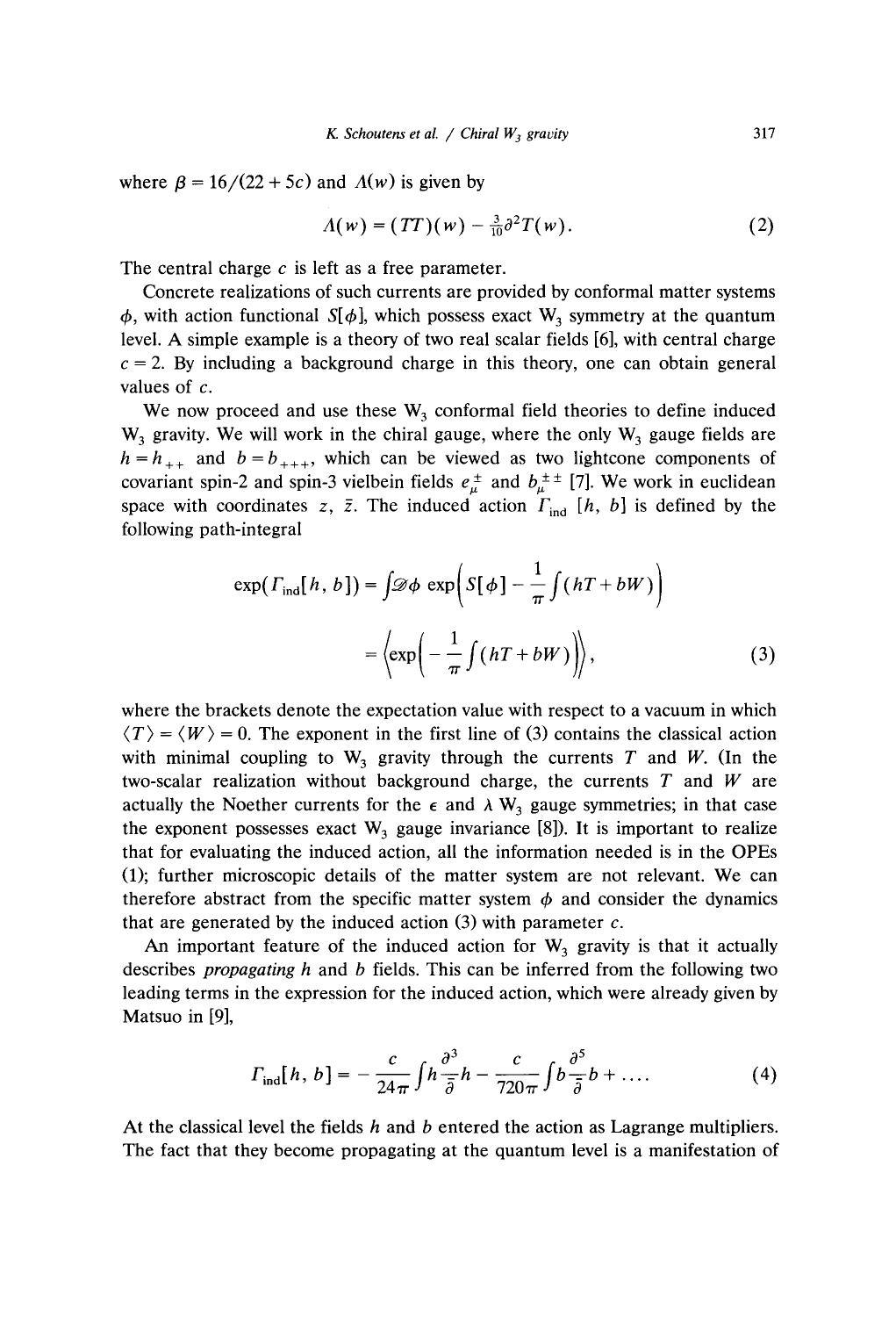an anomaly in the W<sub>3</sub> gauge symmetries. If  $c = 100$ , this anomaly can consistently be cancelled by the inclusion of ghosts; in that case one ends up with a *critical*  $W_3$ gravity theory with no propagating gauge degrees of freedom. In all other cases, the anomaly remains and we are dealing with a *non-critical* theory.

Let us now briefly summarize the results for the induced action that were obtained in ref. [2]. In the scalar field realization for  $c = 2$ , the terms in the perturbative expansion of the induced action correspond to Feynman diagrams whose internal lines represent the propagating scalar fields. In the general case, the various terms are directly derived from the fundamental OPEs (1).

The induced action of  $W_3$  gravity can be expanded in even powers of the field  $b$ . The full result for the *b*-independent terms in  $\Gamma_{\text{ind}}[h, b]$  is given by

$$
\Gamma_{\text{ind}}^{(0)}[h, b] = \frac{-c}{24\pi} \int \partial^2 h \frac{1}{\bar{\partial}} \frac{1}{1 - h(\partial/\bar{\partial})} \partial h. \tag{5}
$$

The exact result for the terms quadratic in *b* reads

$$
\Gamma_{\text{ind}}^{(2)}[h, b] = -\frac{c}{720\pi} \int \partial Y \overline{\nabla} Y,\tag{6}
$$

where  $\overline{\nabla} = \overline{\partial} - h\partial$  and the scalar field *Y* is given by

$$
Y = \frac{1}{\overline{V}} \left[ \partial + \left( \frac{\partial}{\overline{\partial}} \frac{1}{1 - h(\partial/\overline{\partial})} \partial h \right) \right] \left[ \partial b + 2b \left( \frac{\partial}{\overline{\partial}} \frac{1}{1 - h(\partial/\overline{\partial})} \partial h \right) \right].
$$
 (7)

(We derived this result to all orders in *h* by means of a tensor calculus based on the  $\epsilon$  gauge symmetry [2], which is reminiscent of the familiar tensor calculus used in general relativity.) We finally present the leading terms quartic in  $b$ , which will play an important role in our discussion below. In the scalar field realization, they correspond to certain 3-loop diagrams with four external  $b$ -lines, which were explicitly computed in ref. [2]. For general *c*, these terms directly follow from the expression for the 4-point function  $\langle WWW\rangle$ , which can be derived from the fundamental OPEs (1). One finds

$$
\Gamma_{\text{ind}}^{(4)}[h=0, b] = -\frac{c}{60 \cdot 6!} \frac{1}{\pi} [I] - \frac{2\beta c}{5 \cdot 7!} \frac{1}{\pi} [II],
$$
 (8)

where the two basic structures [I] and [II] are given by

$$
\begin{split}\n\left[\mathbf{I}\right] &= \int \left(2b\frac{\partial^3}{\bar{\partial}}b - 3\partial b\frac{\partial^2}{\bar{\partial}}b + 3\partial^2 b\frac{\partial}{\bar{\partial}}b - 2\partial^3 b\frac{1}{\bar{\partial}}b\right) \frac{1}{\bar{\partial}} \left(2b\frac{\partial^6}{\bar{\partial}}b + 3\partial b\frac{\partial^5}{\bar{\partial}}b\right), \\
\left[\mathbf{II}\right] &= \int \left(b\frac{\partial}{\bar{\partial}}b - \partial b\frac{1}{\bar{\partial}}b\right) \frac{1}{\bar{\partial}} \left(b\frac{\partial^8}{\bar{\partial}}b + 6\partial b\frac{\partial^7}{\bar{\partial}}b + 14\partial^2 b\frac{\partial^6}{\bar{\partial}}b + 14\partial^3 b\frac{\partial^5}{\bar{\partial}}b\right).\n\end{split} \tag{9}
$$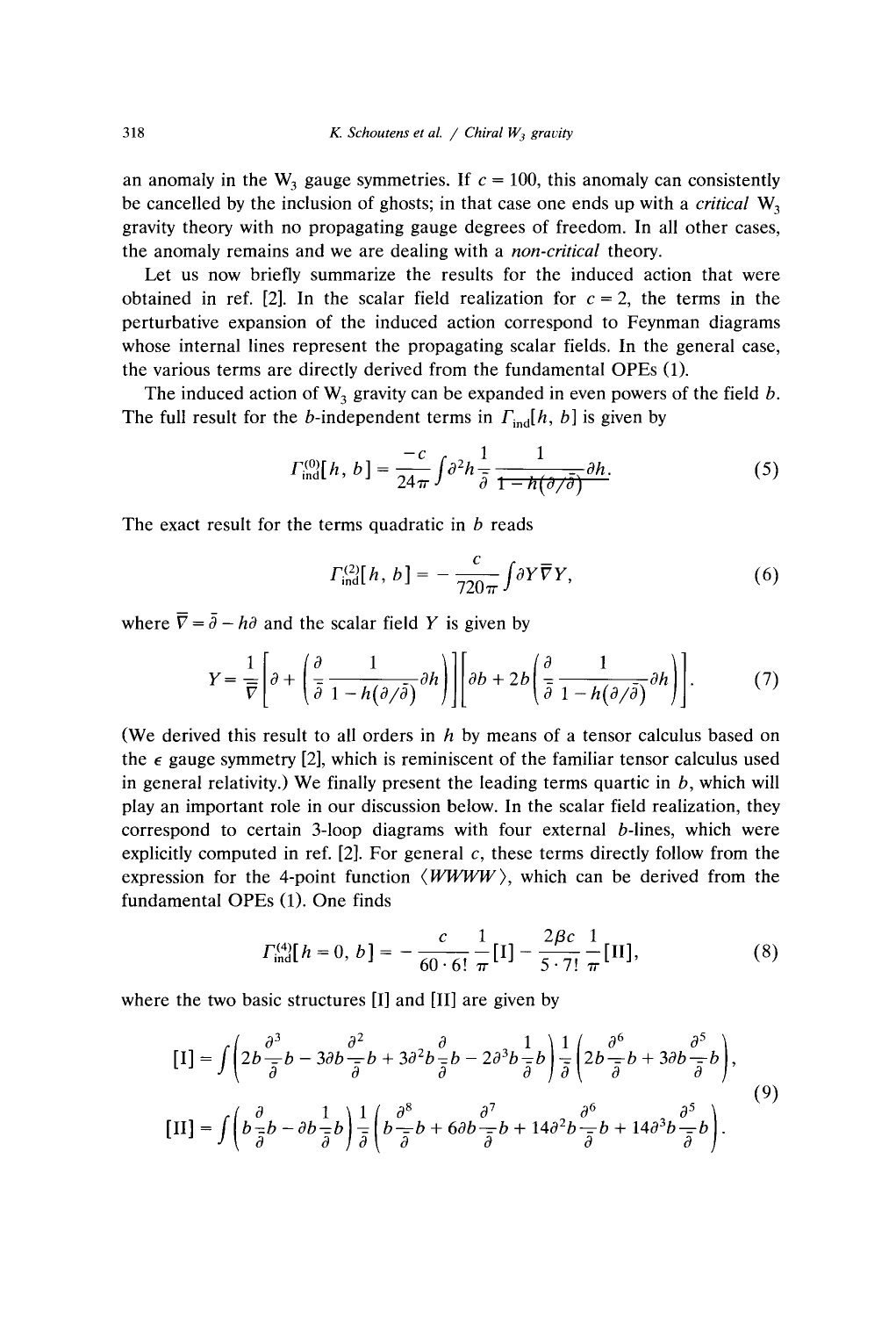Let us now consider the Ward Identities satisfied by the induced action. As in the case of pure gravity, one derives these WIs from the OPEs satisfied by the basic currents, which we gave in (1). However, in this case special care is needed to deal with the non-linearity of the  $WW$  OPE. The final result is given in terms of variables *u* and *v* defined by

$$
u = -\frac{12\pi}{c} \frac{\delta}{\delta h} \Gamma_{\text{ind}}[h, b], \qquad v = -\frac{360\pi}{c} \frac{\delta}{\delta b} \Gamma_{\text{ind}}[h, b].
$$

We find

$$
\bar{\partial}u = D_1 h + \frac{1}{30} [3v \partial + 2(\partial v)] b,
$$
  
\n
$$
\bar{\partial}v = [3v \partial + (\partial v)] h + D_2 b
$$
  
\n
$$
+ \frac{4\beta}{35} \left( 2\partial b \frac{1}{\partial \theta} Q_{bb}^8 + b \frac{\partial}{\partial \theta} Q_{bb}^8 \right) + O(b^3 h^{>1}, b^5, ...).
$$
 (10)

In here,  $D_1$  and  $D_2$  are the 3rd and 5th order Gelfand–Dickey operators given by

$$
D_1 = \partial^3 + 2u\partial + u',
$$
  
\n
$$
D_2 = \partial^5 + 10u\partial^3 + 15u'\partial^2 + 9u''\partial + 2u''' + 16u^2\partial + 16uu',
$$
\n(11)

where the primes denote  $\partial$ . The expression  $Q_{XY}^8$  is given by

$$
Q_{XY}^{8} = X\frac{\partial^{8}}{\partial}Y + 6\partial X\frac{\partial^{7}}{\partial}Y + 14\partial^{2} X\frac{\partial^{6}}{\partial}Y + 14\partial^{3} X\frac{\partial^{5}}{\partial}Y.
$$
 (12)

The reason why the structure [I] does not appear explicitly in the WI is that the second factor in [I], including the  $1/\overline{\partial}$ , is proportional to (the  $b^2$  terms in) *u*, so that the corresponding contribution to  $\overline{\partial}v$  appears as the local terms proportional to *u* in *D 2b.* The contribution to *av* from the structure [II] cannot be expressed as a local expression in *u* and *v* and leads to the explicit  $Q_{bb}^8$  terms in (10).

Before we proceed to the effective action, we will first rephrase the above findings for the induced action. For this purpose we define a reference functional  $F<sub>L</sub>[h, b]$  by the property that

$$
u = -\pi \frac{\delta}{\delta h} \Gamma_{L}, \qquad v = -30\pi \frac{\delta}{\delta b} \Gamma_{L}
$$
 (13)

satisfy the equations

$$
\bar{\partial}u = D_1h + \frac{1}{30}[3v\partial + 2(\partial v)]b,
$$
  

$$
\bar{\partial}v = [3v\partial + (\partial v)]h + D_2b.
$$
 (14)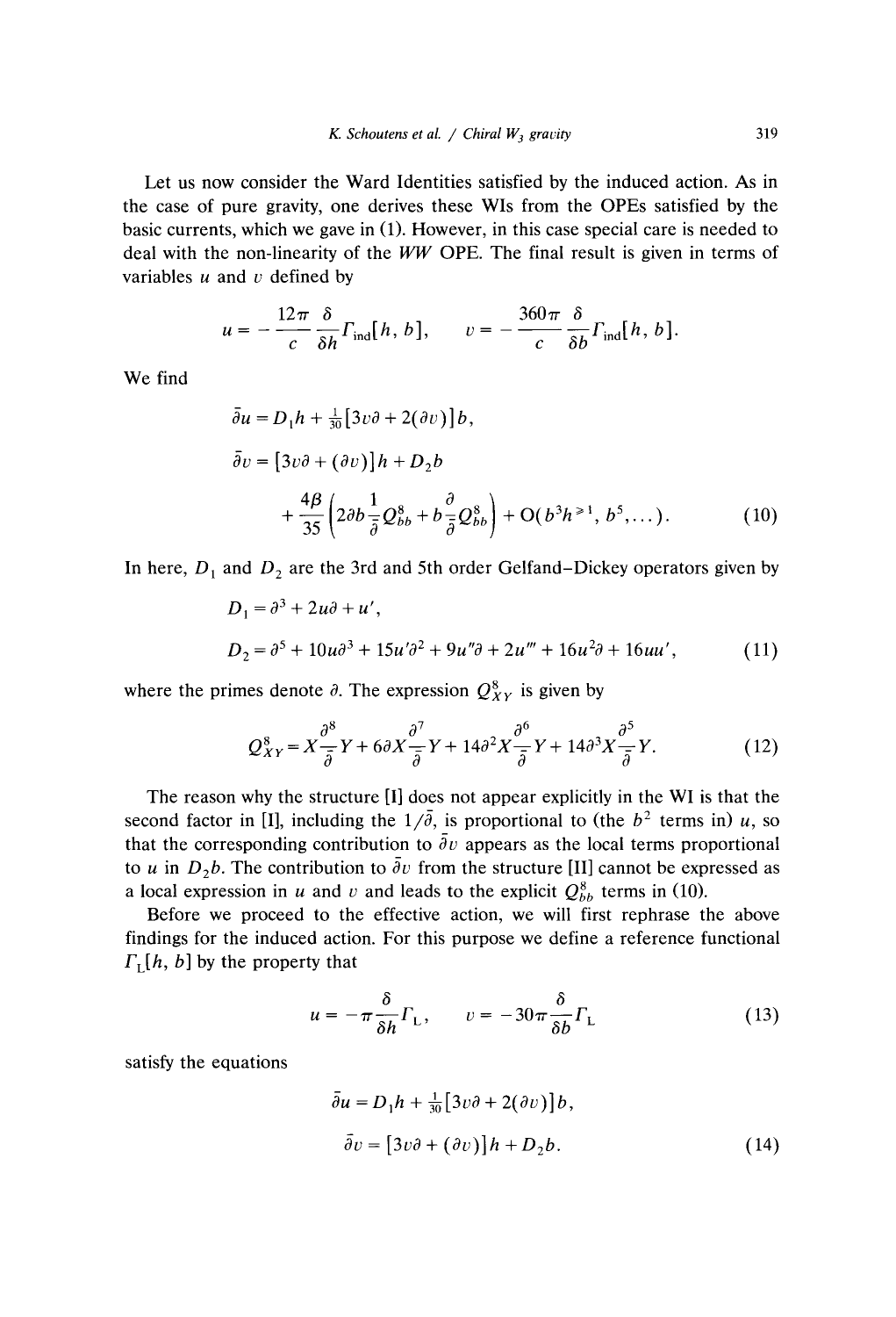A related functional  $W_1[u, v]$  is obtained from  $\Gamma_1[h, b]$  by a Legendre transformation

$$
W_{L}[u, v] = \Gamma_{L}[h(u, v), b(u, v)] + \frac{1}{\pi} \int (hu + \frac{1}{30}bv), \qquad (15)
$$

where  $h(u, v)$  and  $b(u, v)$ , which we denote by  $h_1(u, v)$  and  $b_1(u, v)$  for later reference, are determined through the relations in (13) and we have that

$$
h_{\mathcal{L}}(u,v) = \pi \frac{\delta}{\delta u} W_{\mathcal{L}}, \qquad b_{\mathcal{L}}(u,v) = 30\pi \frac{\delta}{\delta v} W_{\mathcal{L}}.
$$
 (16)

In ref. [3], we showed how to obtain  $\Gamma_L$  and  $W_L$  by reducing a SI(3, R) WZW action (see also refs. [10–14]) and we obtained an explicit and local expression for  $\Gamma$ , in terms of variables  $r$  and  $s$ , which generalize Polyakov's variable  $f$  [15].

 $\Gamma_{\rm L}$  in terms of variables r and s, which generalize Polyakov's variable f [15].<br>The above results for the induced action can now be summarized by the following formula

$$
\Gamma_{\text{ind}}[h, b] = \frac{1}{12} c \Gamma_{\text{L}}[h, b] - \frac{32}{25 \cdot 7!} \frac{1}{\pi} [\text{II}] + \text{O}(b^4 h^{\ge 1}, b^6, \dots) + \text{O}\left(\frac{1}{c}\right), (17)
$$

where the consecutive terms are of order  $c$ , 1 and  $1/c$ , respectively. Note that the difference between the induced action and the reference functional  $\Gamma_1$  is of relative order  $1/c$  in a large-c expansion.

We now perform the second step in our quantization procedure, which is to quantize the fields *h* and *b*. We define the generating functional  $W[t, w]$  of connected Green functions by

$$
\exp(W[t, w]) = \int \mathcal{D}h \ \mathcal{D}b \ \exp\left(\Gamma_{\text{ind}}[h, b] + \frac{1}{\pi} \int (ht + bw)\right). \tag{18}
$$

The functional  $W[t, w]$  is related to the effective action  $\Gamma_{\text{eff}}$  by a Legendre transformation. The latter corresponds to all one-particle irreducible graphs with propagating *h* and *b* fields and *h* and *b* fields on the external lines. In terms of diagrams, the complete perturbative evaluation of  $W[t, w]$  involves two independent loop-expansions, one with matter loops due to the path integral over  $\phi$  and the second with gauge field loops due to the integral over *h* and b. The net result can be analyzed as follows in terms of a  $1/c$  expansion for large  $c$  (which is the weak coupling regime).

The path integral (18) can be approximated by the saddle-point contribution. This leads to the leading term in  $W[t, w]$ , which is simply the Legendre transform of the induced action. This tree result should then be corrected by further terms coming from diagrams with *h* and *b* loops. We now observe that, as is obvious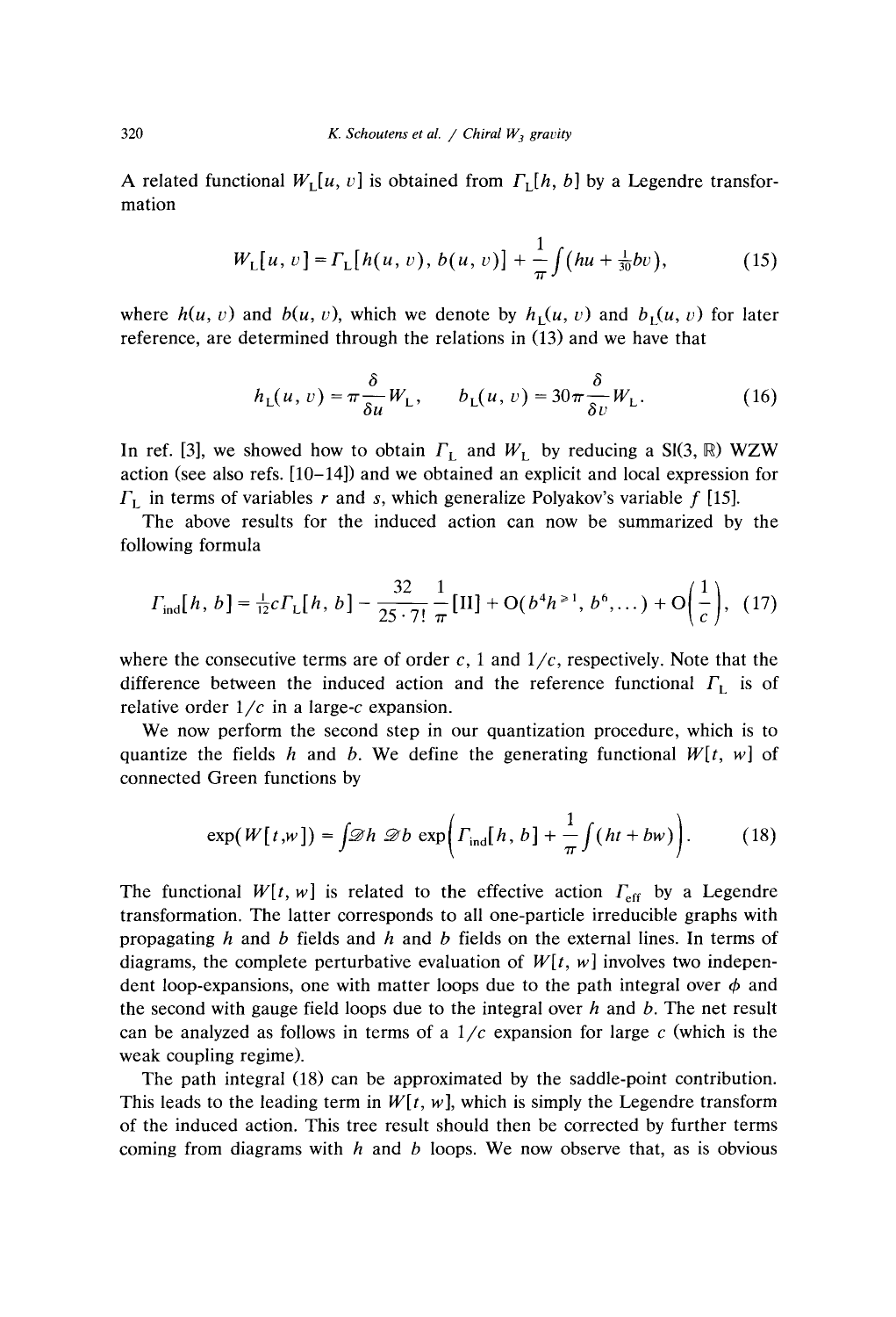from (4), the kinetic terms for *h* and *b* in the induced action are proportional to *c,* such that  $1/c$  plays the role of Planck's constant in the path integral (18), while the interaction terms in the induced action are of order *c* or sub-leading with extra powers of  $1/c$  (see (5), (6), (8) and (17)). From this it follows that the loop-corrections to the saddle-point result are suppressed by a strictly positive power of  $1/c$  as compared to the leading terms in the saddle-point result.

The  $1/c$  expansion of the induced action  $\Gamma_{ind}[h, b]$  in (17) leads to a  $1/c$ expansion of the saddle-point contribution to  $W[t, w]$  when the latter is viewed as a function of t/c and *w/c,* i.e.

$$
W[t, w] = \frac{6c}{\pi} \int \left(\frac{t}{c}\right) \frac{\bar{\partial}}{\partial s} \left(\frac{t}{c}\right) + \frac{180c}{\pi} \int \left(\frac{w}{c}\right) \frac{\bar{\partial}}{\partial s} \left(\frac{w}{c}\right) + \dots
$$

$$
- \frac{32}{25 \cdot 7!} \frac{1}{\pi} [\text{II}] \left[b \rightarrow \frac{\bar{\partial}}{\partial s} \left(\frac{360}{c}w\right)\right] + \dots \tag{19}
$$

Through the orders  $c$  and  $c<sup>0</sup>$ , this saddle-point contribution can be written as

$$
\Gamma_{\text{ind}}[h, b] + \frac{1}{\pi} \int (ht + bw), \qquad (20)
$$

with  $h(t, w) = h_1((12/c)t, (360/c)w)$  and  $b(t, w) = b_1((12/c)t, (360/c)w)$  as in (16). Using the relation (15), one finds that the leading term  $\frac{1}{12}c\Gamma_1[h, b]$  in  $\Gamma_{\text{ind}}[h, b]$  leads to the term  $(c/12)W_L[(12/c)t, (360/c)w]$  in  $W[t, w]$ .

We shall now concentrate on the leading  $c<sup>0</sup>$  terms in the full expression for  $W[t, w]$ . These come from two sources: (i) the second term in the induced action (17), evaluated at the saddle point, and (ii) the i-loop corrections in the second path-integral (18). The latter can be computed by standard determinant techniques, as was demonstrated by Polyakov (unpublished, see ref. [16]) for the case of pure gravity. The relevant determinant is the determinant of the matrix of second derivatives of the induced action  $\Gamma_{\text{ind}}[h, b]$  with respect to *h* and *b*, evaluated at the saddle-point. In here we may again replace *h* and *b* by their leading parts  $h_1((12/c)t, (360/c)w)$  and  $b_1((12/c)t, (360/c)w)$  (we will assume that this has been done in what follows). One finds the following contribution to  $W[t, w]$  (this is up to a c-dependent additive constant)

$$
W[t, w; 1\text{-loop}] = -\frac{1}{2} \log \det \begin{pmatrix} \frac{\delta u}{\delta h} & \frac{\delta v}{\delta h} \\ \frac{\delta u}{\delta b} & \frac{\delta v}{\delta b} \end{pmatrix}.
$$
 (21)

Since we are only interested in the terms independent of  $c$ , we can in this 1-loop calculation replace the full induced action by the leading term  $c/12 \Gamma_{\rm L}[\hat{h}, b]$ . This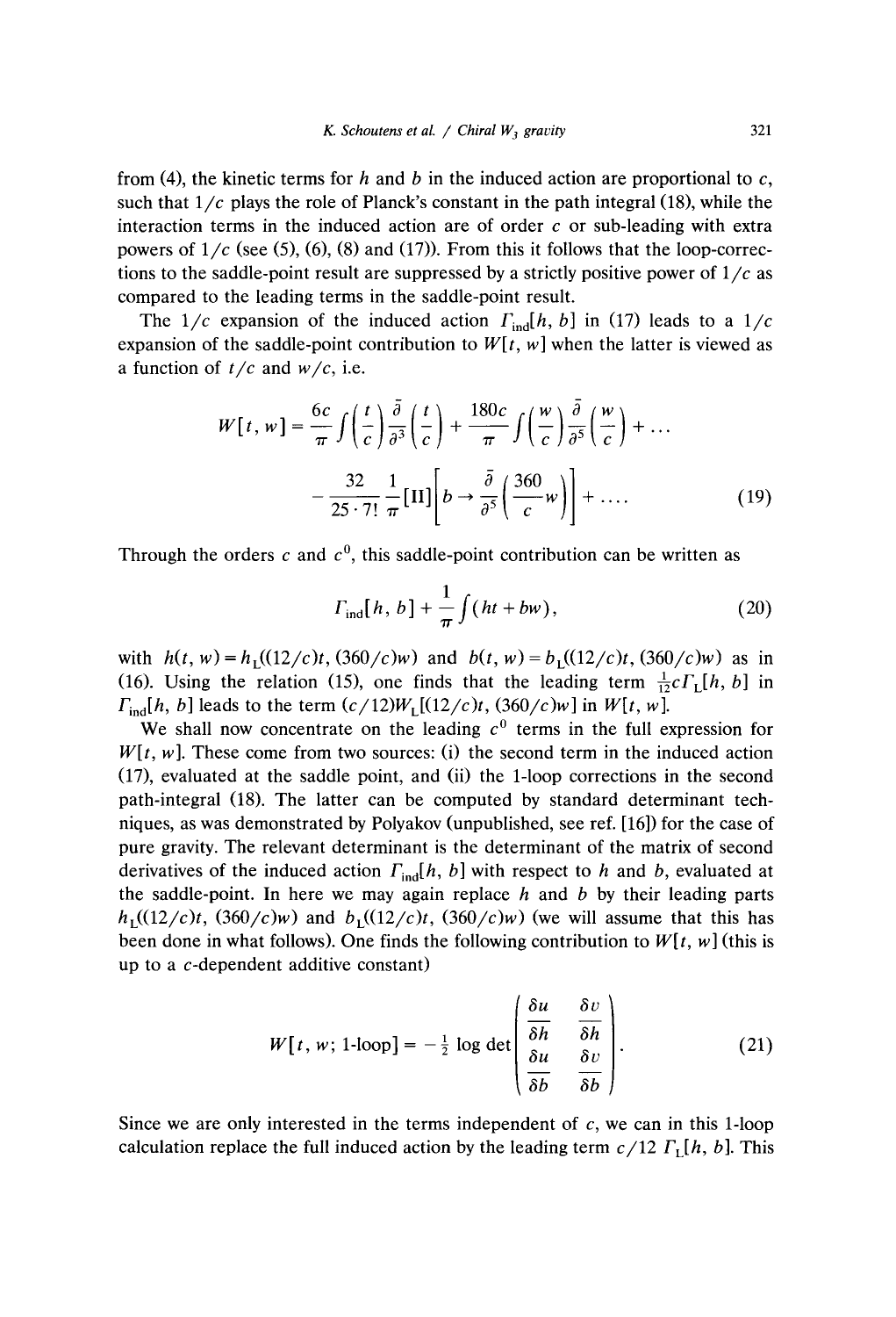means that we can use the WIs (14) to work out the determinant. The important observation is that, with (14), the determinant factorizes into two factors, which are both given in terms of *local* differential operators. We have

$$
W[t, w; 1\text{-loop}] = \frac{1}{2} \log \det \begin{pmatrix} \overline{v}_2 & -\frac{1}{10}(\partial b) - \frac{1}{15}b\partial \\ L & \overline{v}_3 \end{pmatrix}
$$
\n
$$
-\frac{1}{2} \log \det \begin{pmatrix} D_1 & \frac{1}{10}v\partial + \frac{1}{15}(\partial v) \\ 3v\partial + (\partial v) & D_2 \end{pmatrix}, \tag{22}
$$

where  $\overline{\overline{V}}_j = \overline{\partial} - h\partial - j(\partial h)$  and the operator *L* is given by

$$
L = -(10\partial^3 b + 15\partial^2 b\partial + 9\partial b\partial^2 + 2b\partial^3 + 32u\partial b + 16b\partial u + 16bu\partial). \tag{23}
$$

Our task is now to evaluate these two fundamental determinants. It is known in the literature [16,17] that the basic covariant differential operators  $\overline{V}_i$  and  $D_i$ , which can be defined for all integers *j,* can be expressed in terms of the reference functionals *F*  $L^{m}[n]$  and  $W_L^{m}[u]$ , defined by the relations

$$
u = -\pi \frac{\delta}{\delta h} \Gamma_{L}^{\text{grav}}, \qquad h = \pi \frac{\delta}{\delta u} W_{L}^{\text{grav}}, \qquad \bar{\partial} u = D_1 h, \tag{24}
$$

according to

log det 
$$
\overline{V}_j = -\frac{(6j^2 - 6j + 1)}{6} \Gamma_L^{\text{grav}}[h],
$$
  
log det  $D_j = \frac{j(2j + 1)(2j + 2)}{6} W_L^{\text{grav}}[u].$  (25)

One would therefore expect that, at least to leading order, similar formulas can be established for our determinants of  $2 \times 2$  operators, this time in terms of the  $W_3$ reference functionals  $\Gamma_{\text{L}}[h, b]$  and  $W_{\text{L}}[u, v]$ . In order to actually compute the determinants, we shall use a representation in terms of auxiliary  $b-c$  systems and make use, once more, of current algebra.

If we define two  $b-c$  systems by the following actions,

$$
S[b_{1,2}, c_{1,2}; h, b] = \frac{1}{\pi} \int (b_1 b_2) \begin{pmatrix} \overline{v}_2 & -\frac{1}{10} (\partial b) - \frac{1}{15} b \partial \\ L & \overline{v}_3 \end{pmatrix} \begin{pmatrix} c_1 \\ c_2 \end{pmatrix},
$$
  

$$
S[B_{1,2}, C_{1,2}; u, v] = \frac{1}{\pi} \int (B_1 B_2) \begin{pmatrix} D_1 & \frac{1}{10} v \partial + \frac{1}{15} (\partial v) \\ 3v \partial + (\partial v) & D_2 \end{pmatrix} \begin{pmatrix} C_1 \\ C_2 \end{pmatrix}, (26)
$$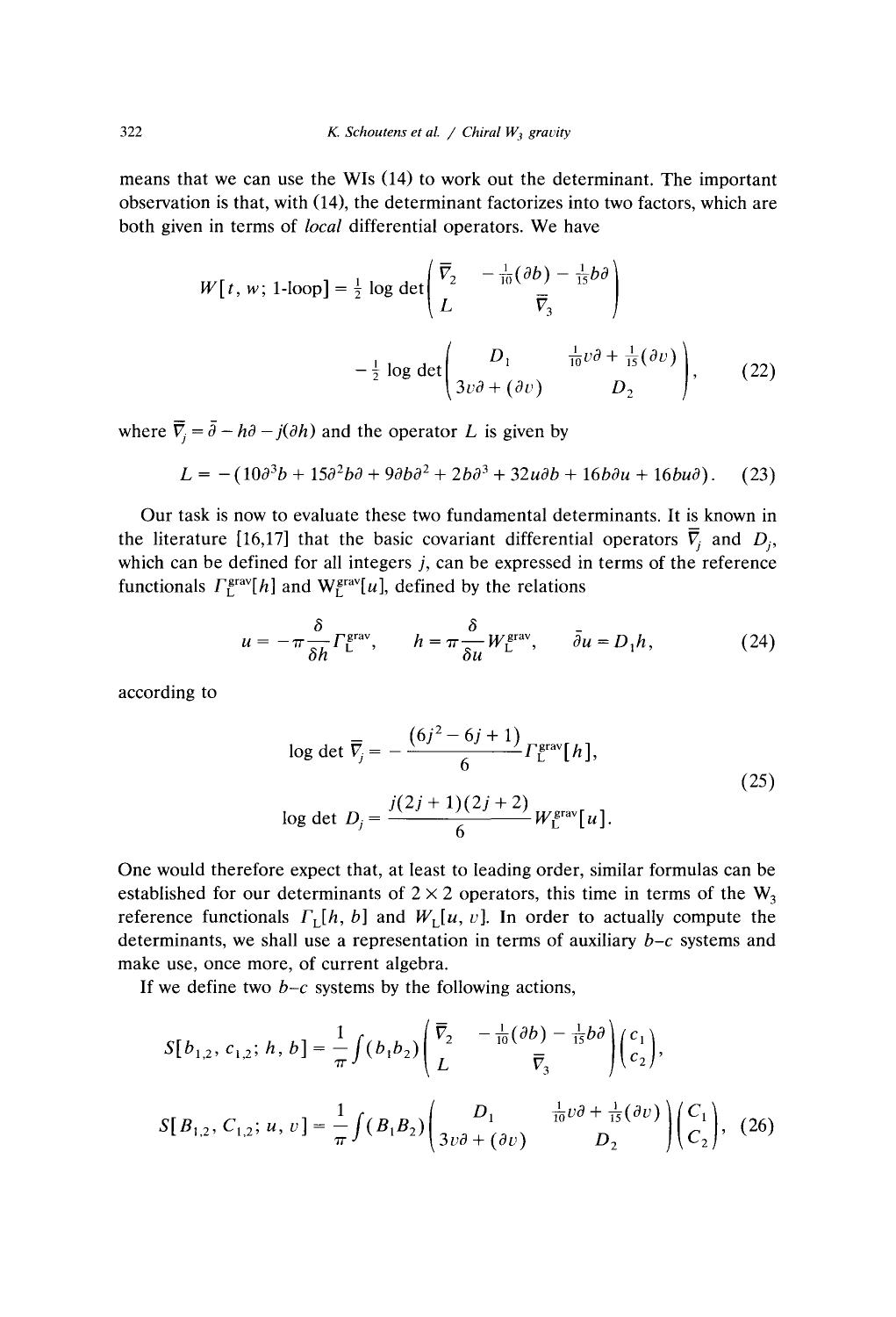then the determinants in eq. (22) are just the partition functions of these auxiliary field theories. If we split the above actions into kinetic and interaction parts, we arrive at the following representation of the determinants

$$
\det\begin{pmatrix} \overline{v}_2 & -\frac{1}{10}(\partial b) - \frac{1}{15}b\partial \\ L & \overline{v}_3 \end{pmatrix}
$$
\n
$$
= \langle \exp -\frac{1}{\pi} \int (hT_h + bT_b + buT_{bu} + b'uT_{b'u}) \rangle_{bc}, \tag{27}
$$
\n
$$
\det\begin{pmatrix} D_1 & \frac{1}{10}v\partial + \frac{1}{15}(\partial v) \\ 3v\partial + (\partial v) & D_2 \end{pmatrix}
$$
\n
$$
= \langle \exp \frac{1}{\pi} \int (uH_u + vH_v + u^2 H_{uu}) \rangle_{BC}. \tag{28}
$$

The basic OPEs for the  $b-c$  systems are

$$
b_1(z)c_1(w) = \frac{-1}{(z-w)}, \qquad b_2(z)c_2(w) = \frac{-1}{(z-w)},
$$
  
\n
$$
B_1(z)C_1(w) = -\frac{1}{2}\frac{(z-w)^2}{(\overline{z}-\overline{w})}, \quad B_2(z)C_2(w) = -\frac{1}{24}\frac{(z-w)^4}{(\overline{z}-\overline{w})}
$$
 (29)

and the currents in eqs. (27) and (28) are given by

$$
T_h = -b_1 \partial c_1 - 2 \partial b_1 c_1 - 2 b_2 \partial c_2 - 3 \partial b_2 c_2,
$$
  
\n
$$
T_b = -\frac{1}{30} (b_1 \partial c_2 + 3 \partial b_1 c_2) + (10 \partial^3 b_2 c_1 + 15 \partial^2 b_2 \partial c_1 + 9 \partial b_2 \partial^2 c_1 + 2 b_2 \partial^3 c_1),
$$
  
\n
$$
T_{bu} = -16 (\partial b_2) c_1,
$$
  
\n
$$
T_{b'u} = 16 b_2 c_1,
$$
  
\nand

$$
H_u = (B_1 \partial C_1 - \partial B_1 C_1) + (2B_2 \partial^3 C_2 - 3\partial B_2 \partial^2 C_2 + 3\partial^2 B_2 \partial C_2 - 2\partial^3 B_2 C_2),
$$
  
\n
$$
H_v = \frac{1}{30} (B_1 \partial C_2 - 2\partial B_1 C_2) + (2B_2 \partial C_1 - \partial B_2 C_1),
$$
  
\n
$$
H_{uu} = 8 (B_2 \partial C_2 - \partial B_2 C_2).
$$
\n(31)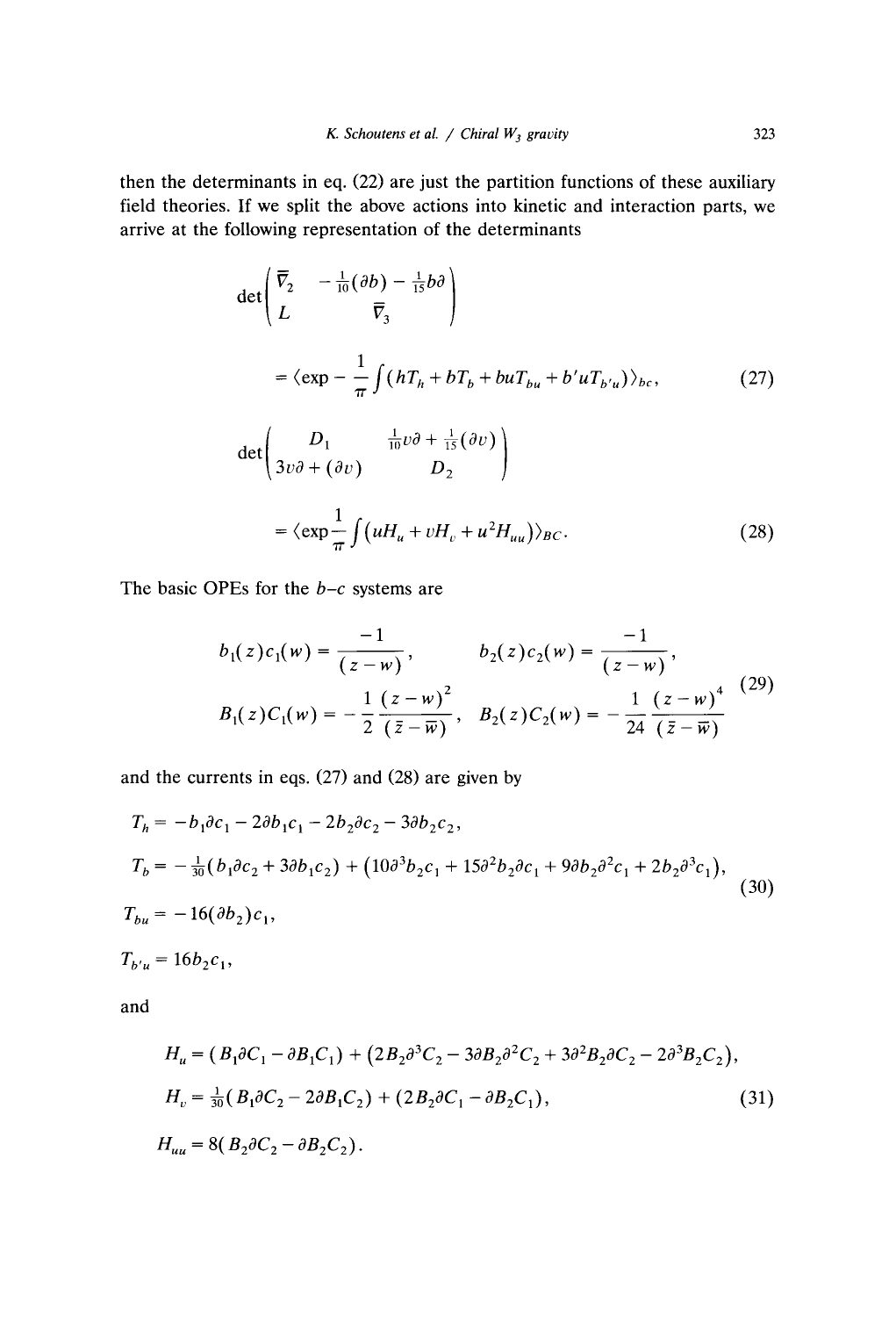Let us first focus on the determinant (27). Up to a change in notation the currents  $T_b$  and  $T_b$  are very similar to the the currents  $T^{gh}$  and  $W^{gh}$  that one finds in a BRST treatment of critical ( $c = 100$ ) W<sub>3</sub> gravity [8,18,19]. However, in this case the current  $T_b$  is *not* a primary current with respect to  $T_b$ , and the  $T_bT_b$  OPE is modified accordingly. One finds

$$
T_h(z)T_h(w) = \frac{-50}{(z-w)^4} + \frac{2T_h(w)}{(z-w)^2} + \frac{\partial T_h(w)}{(z-w)} + \dots,
$$
  
\n
$$
T_h(z)T_h(w) = \frac{388b_2c_1(w)}{(z-w)^5} + \frac{96(b_2\partial c_1 + 2\partial b_2c_1)(w)}{(z-w)^4} + \frac{3T_h(w)}{(z-w)^2} + \frac{\partial T_h(w)}{(z-w)} + \dots,
$$
  
\n
$$
T_b(z)T_b(w) = -\frac{348}{5}\frac{1}{(z-w)^6} + \frac{2T_h(w)}{(z-w)^4} + \frac{\partial T_h(w)}{(z-w)^3} + \frac{1}{(z-w)^2} \left[\frac{3}{10}\partial^2 T_h(w) - \frac{16}{15}\partial^3 b_1 c_1(w)\right] + \frac{1}{(z-w)} \left[\frac{1}{15}\partial^3 T_h(w) - \frac{8}{15}\partial (\partial^3 b_1 c_1)(w)\right] + \dots
$$

The  $T_hT_h$  OPE shows that the functional  $-\frac{100}{12}\Gamma_h[h, b]$  correctly reproduces the b independent terms in the logarithm of the determinant (see [17]). However, since the current algebra (32) is significantly different from the exact  $W_3$  algebra at the current algebra (32) is significantly different from the exact  $W_3$  algebra at  $c = -100$ , we can not expect that  $-\frac{12}{12}L_1h$ , *b*] is the exact result to all orders in *b*. For example, in the exact  $c = -100 \text{ W}_3$  algebra, the coefficient of the pole *(z* **—** *wY*  $^{6}$  in the OPE *T* T<sub>bs</sub>  $^{6}$  is  $-100/3$ , rather than the value  $-348/5$  that we find here. This implies that already at the level of the terms quadratic in  $b$ , the logarithm of (27) deviates from  $-\frac{100}{12}\Gamma_{\rm L}[h, b]$ . The extra terms quadratic in b can be written in the following suggestive way

$$
\frac{1}{240} \left( \frac{348}{5} - \frac{100}{3} \right) \frac{1}{\pi} \int b \frac{\partial^5}{\partial \theta^5} b = \frac{272}{5 \pi c} \int w(h, b) b + \dots,
$$
 (33)

 $D_1C_1$  $(m)$ ] + .... (32)

since we have that at the saddle-point  $w(h, b) = (c/360) (\partial^5/\overline{\partial})b + ...$  We will later see that also certain higher-orders in *b* can be reproduced by the right-hand side of eq. (33).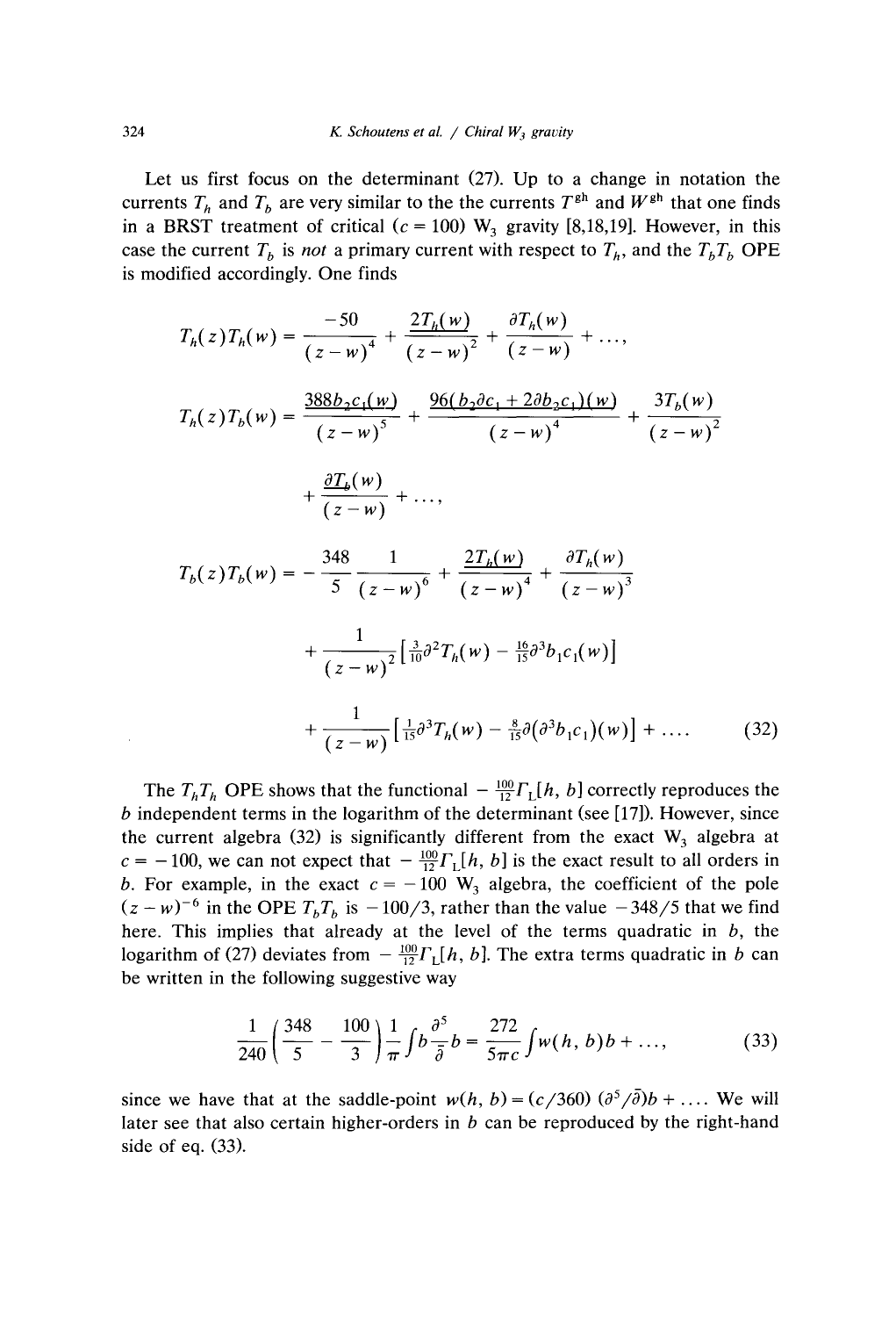If we now look at the terms of order b *2h,* we find contributions from (i) the 3-point function *(TTT)* and (ii) the 2-point functions *(TT*)  $b'u/$  and  $\frac{1}{b}I_{bu}/$ , where in the latter two cases we use that at the saddle-point  $u(n, b) = (a, b)$ *3/a)h* + **....** It so turns out that the terms (ii) precisely cancel the terms in (i) that come from the anomalous part of the OPE  $T<sub>h</sub>T<sub>b</sub>$ . The remaining terms are precisely described by  $-\frac{100}{12}\Gamma_{\rm L}[h, b]$  *plus* the *b*<sup>2</sup>*h* terms in the correction term (33).

In a similar way one can compute, order by order, higher terms in the logarithm of the determinant (27). As a last example, which will be crucial for uslater on, we discuss the terms of order  $b^4$ . These arise from (i) the 4-point function  $\langle T_b T_b T_b T_b \rangle$ *6T6T6T6)* and (ii) the 2-point functions  $\langle T_b T_{b'u} \rangle$  and  $\langle T_b T_{bu} \rangle$ , where in the latter we now use the part of the saddle-point value of  $u(h, v)$  that is quadratic in *b* [2]

$$
u(h, b) = \dots + \frac{1}{30} \frac{1}{\overline{\theta}} \left( 3 \partial b \frac{\partial^5}{\overline{\theta}} b + 2 b \frac{\partial^6}{\overline{\theta}} b \right) + \dots
$$
 (34)

After a straightforward though rather lengthy computation one finds that all the *b4* terms can be collected in two terms proportional to the structures [I] and [II] given in (9)! One finds

$$
\frac{397}{75 \cdot 6!} \frac{1}{\pi} [I] + \frac{64}{25 \cdot 7!} \frac{1}{\pi} [II].
$$
 (35)

The terms proportional to [I] are precisely reproduced by the two terms in the logarithm of the determinant (27) which we identified above, leaving us with the terms proportional to structure [II].

In summary, we find the following result, which is exact through the orders  $h^n$ ,  $b^2$ ,  $b^2h$  and  $b^4$ 

$$
\log \det \left( \frac{\overline{V}_2}{L} - \frac{1}{10} (\partial b) - \frac{1}{15} b \partial \right)
$$
  
=  $-\frac{100}{12} \Gamma_L[h, b] + \frac{272}{5\pi c} \int w(h, b) b + \frac{64}{25 \cdot 7!} \frac{1}{\pi} [II] + ...,$  (36)

where the dots will not affect the abovementioned orders in *h, b.*

For the computation of the other determinant, we consider the current algebra of the currents  $H_u$  and  $H_v$ . We find the following OPEs

$$
H_u(z)H_u(w) = -6\frac{(z-w)^2}{(\bar{z}-\bar{w})^2} - \frac{(z-w)}{(\bar{z}-\bar{w})}H_u(w) - \frac{1}{2}\frac{(z-w)^2}{(\bar{z}-\bar{w})}\partial H_u(w) - 2\delta(z-w)H_{uu}(w) + ...,
$$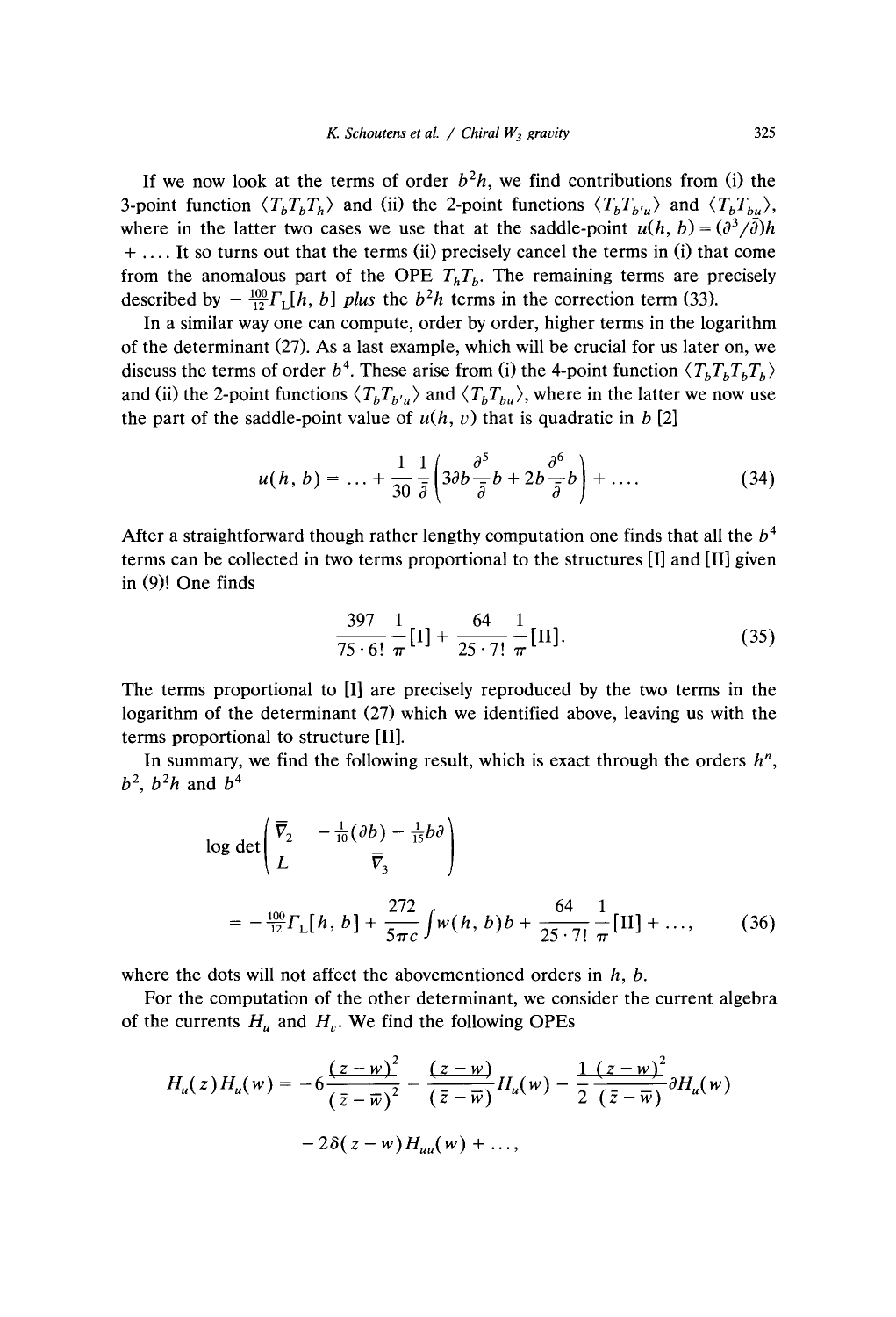$$
H_u(z)H_v(w) = -2\frac{(z-w)}{(\bar{z}-\bar{w})}H_v(w) - \frac{1}{2}\frac{(\bar{z}-w)^2}{(\bar{z}-\bar{w})}\partial H_v(w) + ...,
$$
  

$$
H_v(z)H_v(w) = \frac{-1}{60}\frac{(z-w)^4}{(\bar{z}-\bar{w})^2} - \frac{1}{180}\frac{(z-w)^3}{(\bar{z}-\bar{w})}H_u(w)
$$
  

$$
-\frac{1}{360}\frac{(z-w)^4}{(\bar{z}-\bar{w})}\partial H_u(w) + .... \qquad (37)
$$

Note that the singularities in these OPEs are not just functions of the form  $(z - w)^n / (\bar{z} - \bar{w})^m$  (as is the case for pure gravity), but also take the form of bare delta-functions. These lead to terms in the determinant containing a factor  $u^2$ , which combine with similar terms coming from the coupling  $u^2H_{\mu\nu}$  in (28). One already encounters this complication when evaluating the determinant of the operator *D 2* defined in (11), which is a part of our more complicated operator. It was suggested in ref. [16] that in the computation of log det  $D_2$  the different *u 2* terms precisely cancel, so that the final result is simply proportional to  $W_f^{\text{grav}}[u]$  as in (25). We checked this claim for the contributions of the form  $\int u^2(\bar{\partial}/\partial^5)u$  and  $f u^2(\bar{\partial}/\partial^7)u^2$  and found this to be correct. In our case we do not expect a complete cancellation of the  $u^2$  terms, since the WIs (14) that determine the form of the reference functional  $W<sub>L</sub>[u, v]$  explicitly contain  $u<sup>2</sup>$  terms.

As an aside, we remark that the OPEs (37), *without* the delta-function singularities, can be rephrased as  $SI(3, \mathbb{R})$  current algebra at level  $k = 24$  as follows. By  $u \sin \theta$   $3^3H$  = 0 and  $3^5H$  $\mathbf{a}_v = \mathbf{0}$ , one can extract  $\mathbf{a} = \mathbf{0} + \mathbf{0}$  chiral modes  $f'(z)$ ,  $\mathbf{a}$ . from these fields. One then shows that the OPEs of these modes precisely agree with the  $SI(3, \mathbb{R})$  current algebra. Clearly, this linear "hidden"  $SI(3, \mathbb{R})$  has no direct connection with the WIs (14), which are explicitly non-linear.

We used the OPEs (37) to explicitly compute the leading terms in the logarithm of the determinant (28), which are all consistent, up to a factor of 12, with the WIs (14) of the reference functional  $W<sub>L</sub>[u, v]$ , so that

$$
\log \det \begin{pmatrix} D_1 & \frac{1}{10}v\partial + \frac{1}{15}(\partial v) \\ 3v\partial + (\partial v) & D_2 \end{pmatrix} = 12W_L[u, v] + \dots \tag{38}
$$

Using the saddle-point expressions for  $u(h, b)$  and  $v(h, b)$  we can express the result in terms of *h* and *b;* we checked that (38) is exact through the orders *h",* b  $\frac{1}{2}$  $b<sup>2</sup>h$  and  $b<sup>4</sup>$ .

We remark that in simpler determinant computations, for example for the operators  $\overline{V}_i(h)$ , the OPE formulation can be used to derive a Ward Identity for the determinant, which can then be solved to all orders in  $h$ . In our computations the same is possible in principle, but it turns out that, just as in the identities (10)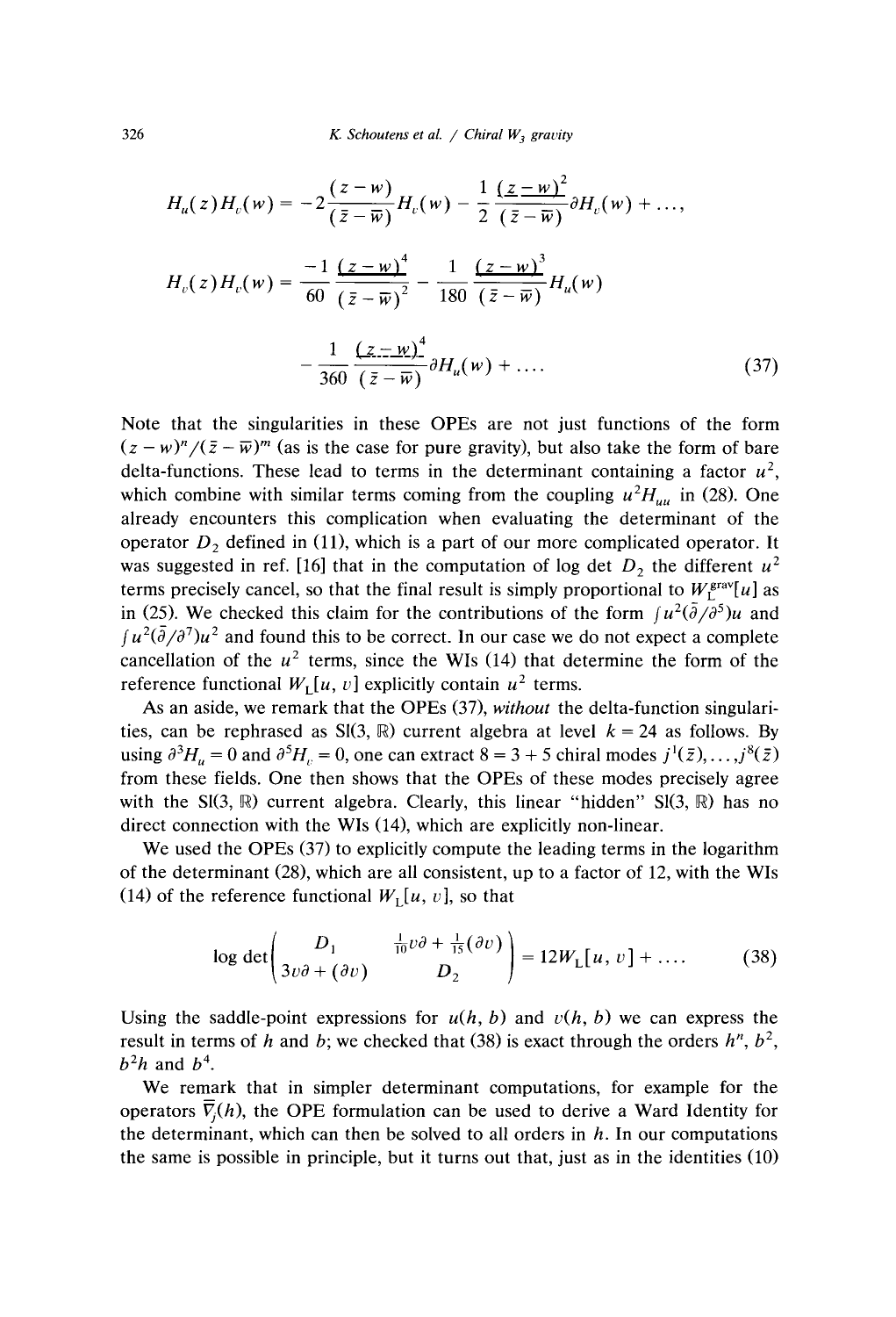for the induced action, explicit non-local terms turn up in these equations. Apart from this, there are the complications with the local quadratic terms in the second determinant. We therefore did not pursue this approach, but instead computed some explicit contributions to sufficiently large order to see if, after combining the induced action and the determinant corrections, simplifications occur.

We are now ready to combine the results (17), (36) and (38) into an expression for the effective action, which is exact through the orders *h'~,*b  $2-h^2h$  and  $h^4$  in the leading 1/c correction to the saddle-point result. To our great satisfaction, we find that the explicit non-local structure [II] precisely cancels between the induced action and the determinant corrections. The remaining terms are

$$
W[t, w] = \frac{c}{12} W_{L} \left[ \frac{12}{c} t, \frac{360}{c} w \right] - 6W_{L} \left[ \frac{12}{c} t, \frac{360}{c} w \right] - \frac{50}{12} \Gamma_{L} [h, b]
$$

$$
+ \frac{1}{\pi c} \frac{272}{10} \int w b + \dots
$$
(39)

Once more using the saddle-point equations, we can rewrite this as

$$
W[t, w] = \frac{c}{12} \left( 1 - \frac{122}{c} + \dots \right) W_{L} \left[ \frac{12}{c} \left( 1 + \frac{50}{c} + \dots \right) t, \frac{360}{c} \left( 1 + \frac{386}{5c} + \dots \right) w \right].
$$
\n(40)

We thus find that the computed result for  $W[t, w]$  can be summarized by the simple formula (40). Remembering our original goal to recognize an integrable simple formula (10). Kelliemooring c  $\frac{3}{3}$  gravity, we now propose that the exact, all-order result for the functional  $W[t, w]$  can be gotten by simply completing the  $1/c$  expansions indicated by the dots in (40). This leads to the formula

$$
W[t, w] = 2kW_{\text{L}}[Z^{(t)}t, Z^{(w)}w], \tag{41}
$$

where *k*,  $Z^{(t)}$  and  $Z^{(w)}$  are functions of *c* that allow the 1/c expansions

$$
k = \frac{c}{24} \left( 1 - \frac{122}{c} + \dots \right),
$$
  
\n
$$
Z^{(t)} = \frac{12}{c} \left( 1 + \frac{50}{c} + \dots \right),
$$
  
\n
$$
Z^{(w)} = \frac{360}{c} \left( 1 + \frac{386}{5c} + \dots \right).
$$
\n(42)

Obviously, the way we arrived at this proposal is rather cumbersome and one